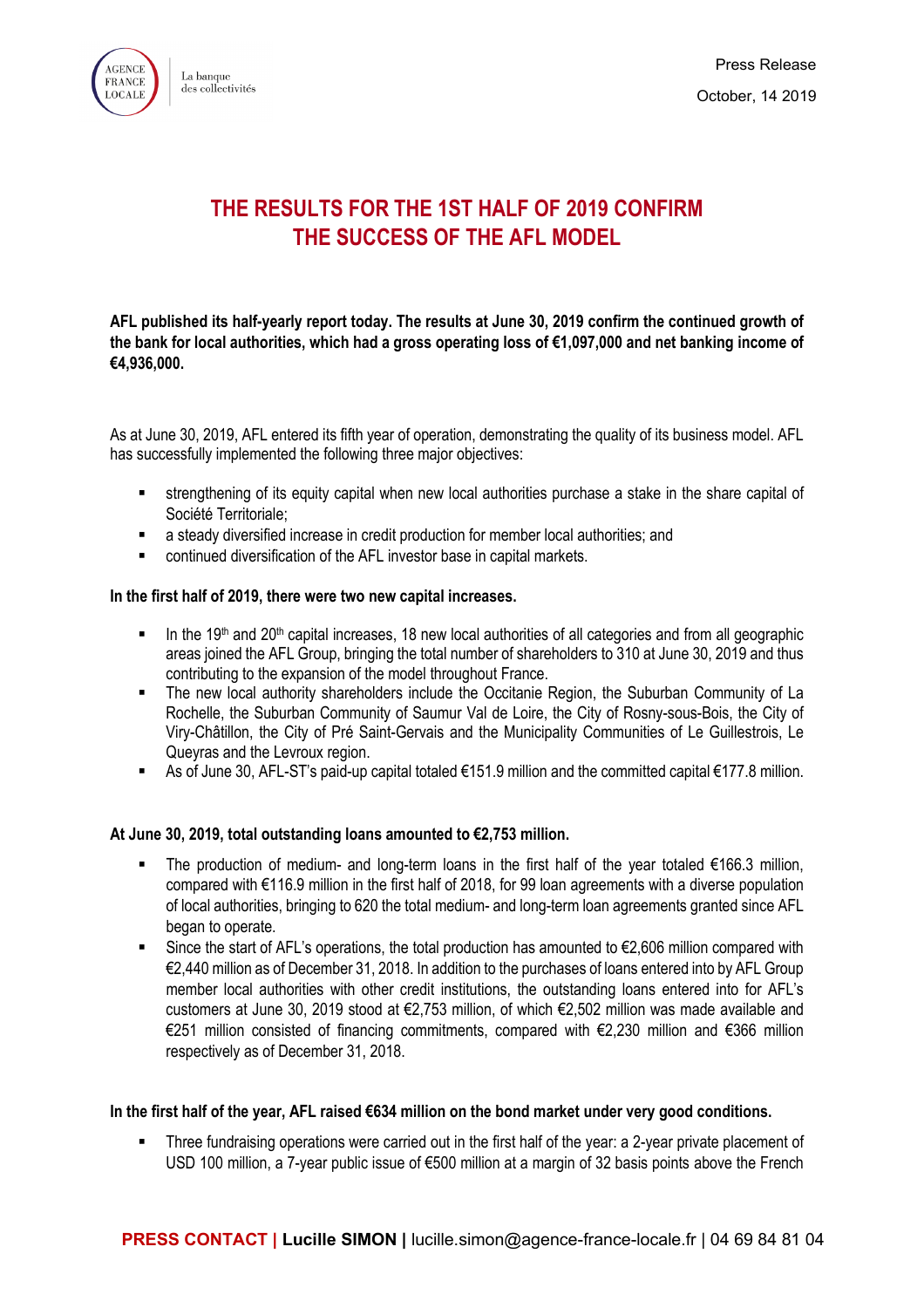



government bond (OAT) curve, and a 15-year private placement of SEK 500 million at an equivalent margin of 26 basis points above the OAT curve.

- **These issues were very well received by investors, helping to strengthen the diversification of the types** and geographical origins of AFL investors.
- AFL is pursuing a borrowing strategy comprising two complementary approaches: the regular issue of euro-denominated benchmark transactions and the issue of private placements in euros or foreign currencies as the opportunity arises with the objective to optimize the maturity and cost of the debt portfolio and consequently the cost of funds lent to borrowing local authorities.

#### **Since May 20, 2019, AFL has been rated by both Standard & Poor's and Moody's.**

- Like the local authority financing agencies in Northern Europe, AFL now has a double rating that reinforces its credibility with investors and highlights the progress made since it began banking operations in April 2015.
- AFL's very high ratings from both Standard & Poor's and Moody's will make it possible to sustainably pursue the mission entrusted to it, namely to provide shareholder local authorities with loans under the best conditions.

**The continued rapid increase in outstanding loans and control of expenses reduced AFL's negative gross operating income before exceptional items, resulting in a negative gross operating income of €1,097,000 under IFRS and a negative net profit of €1,030,000 after the cost of risk under IFRS 9 is taken into account.**

- The NBI totaled €4,936,000 compared to €5,277,000 in the first half of 2018, which experienced capital gains from the sale of securities in the liquidity reserve of €1,305,000, whereas this figure was €409,000 at June 30, 2019.
- The net interest margin increased in relation to outstanding loans to €4,639,000 compared with €3,879,000 at June 30, 2018, covering 94% of the Company's current operating expenses.
- The operating expenses are under control, at €4,887,000 compared with €4,673,000 in the first half of 2018.

#### **The strength of AFL's financial structure is bolstered by the capital ratios, which are reported on a consolidated basis.**

- Solvency ratio: 17.74%
- **EXECTED** Leverage ratio calculated using the methodology applicable to development banks: 7.88%

#### **As at June 30, 2019, AFL's credit ratings were as follows:**

|                            | Moody's        | <b>Standard &amp; Poor's</b> |
|----------------------------|----------------|------------------------------|
| Long-term rating           | Aa3            | AA-                          |
| Outlook                    | Stable         | <b>Stable</b>                |
| Short-term rating          | $P-1$          | $A-1+$                       |
| Date of most recent credit | March 20, 2019 | May 20, 2019                 |
| opinion                    |                | (Grant date)                 |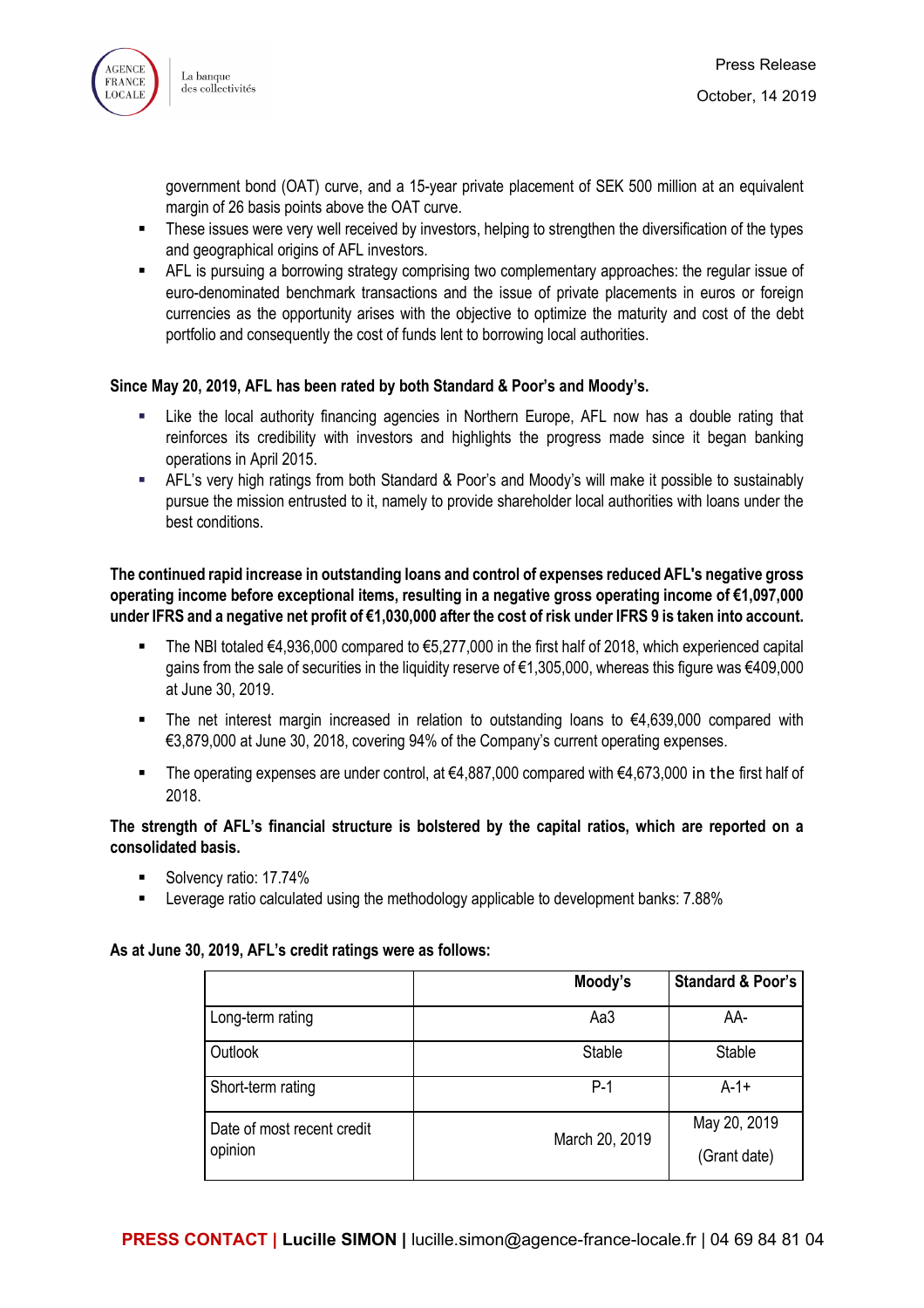

### **AFL Group outlook**

The steady growth in membership during the first half of the financial year was a very positive contribution to the achievement of the objectives of the 2017-2021 strategic plan.

As a result, it is expected that the size and structure of the AFL Group's balance sheet will continue to change rapidly, with continued loan production and new capital increases in the second half of the 2019 financial year and throughout 2020.

## **AFL Group consolidated income under IFRS**

In the first half of 2019, the NBI generated by business totaled €4,956,000. This corresponds mainly to a margin of interest of €4,663,000, up from €3,903,000 in the first half of the previous financial year, net gains on disposals of investment securities of €409,000, commission expenses of €14,000 and a loss on negative hedge relationships of €103,000.

The interest margin of €4,663,000 originates from three items:

- the income related to the loan portfolio at  $€4,153,000$ , restated for hedges;
- the revenues related to the management of the liquidity reserve, a loss of €1,162,000, due to interest rates deeply anchored in negative territory; and
- the interest expense from debt, which, for the reasons mentioned above, represents a source of income amounting to €1,672,000, once the income from hedging taken into account.

In the first half of the year, the portfolio management of the liquidity reserve generated  $\epsilon$ 2,874,000 in profit from the disposal of investment securities and €2,466,000 in losses from the cancellation of interest rate hedging instruments for securities sold, for a net amount of capital gains from disposals of €409,000, which breaks down into €138,000 in capital losses from disposals and €547,000 in capital gains from disposals.

Net income from hedge accounting consists of two elements: the cancellation of interest rate hedges related to the securities disposals mentioned above, for -€2,466,000, and an amount of -€103,000, which represents, for instruments still in the portfolio on the date of closure, the sum of the variations from fair value of hedging instruments and the underlying hedged items. Among these variations, +€528,000 relates to differences in valuation on instruments classified as macro-hedges and -€631,000 relates to valuation differences of instruments classified as micro-hedges. There remain unrealized valuation differences between the hedging instruments and the underlying hedged items, one of whose components comes from an accounting practice that leads to an asymmetry in the valuation of hedging instruments collateralized daily and discounted on the basis of an EONIA curve, and of hedged items discounted on the basis of a Euribor curve, which, under IFRS, leads to the recognition of a hedging inefficiency that is recorded in the income statement. It should be noted, however, that this is a latent result.

As at June 30, 2019, general operating expenses represented €4,871,000, compared to €4,689,000 at June 30, 2018. Of this, €2,497,000 is for personnel costs, compared with the first half of the previous financial year, when they were €2,465,000. General operating expenses, also including administrative charges, amounted to €2,374,000, compared to €2,224,000 as at June 30, 2018.

After depreciation and amortization of €1,180,000 compared to €975,000 at June 30, 2018, an increase of €129,000 in additional provisions for the amortization of rights to use for premises occupied by AFL with the application of IFRS 16, €21,000 for the amortization of new premises acquired by Société Territoriale at the end of the previous financial year and €54,000 for new investments in AFL's information system infrastructure, the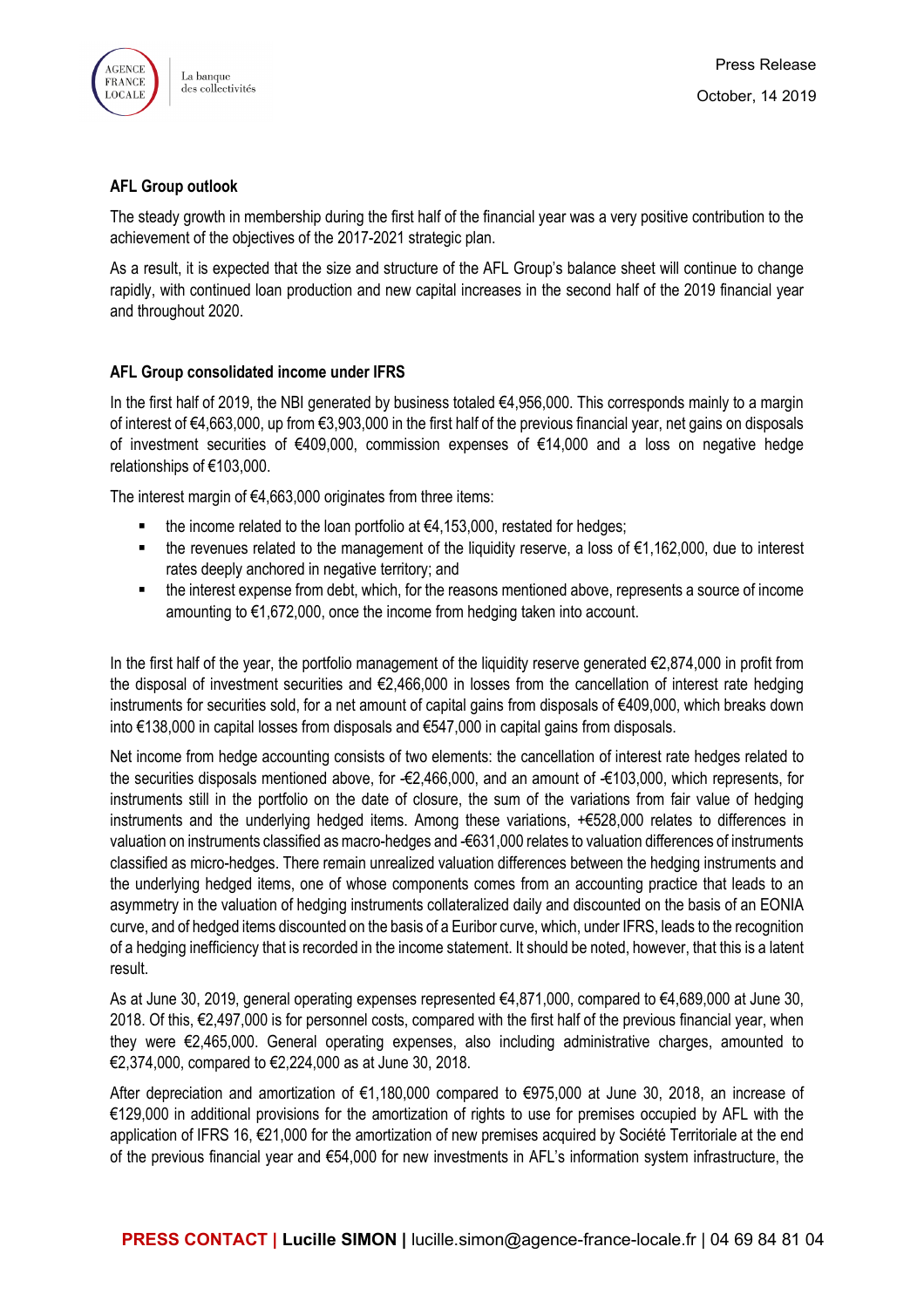



operating profit at June 30, 2019 totaled -€1,095,000 compared to -€368,000 in the first half of the previous financial year.

After attribution of the cost of risk related to IFRS 9, the operating loss at June 30, 2019 amounted to €1,102,000 compared to a loss of €601,000 in the first half of the previous financial year. Finally, after the activation of positive deferred tax assets of €74,000 related to the IFRS adjustments, the first half of the 2019 financial year showed a net loss of €1,027,000 compared to a loss of €767,000 for the first half of the previous financial year, a period that, as stated above, was characterized by non-recurring capital gains from the disposal of securities of €1,305,000.

### **AFL Group balance sheet and financial structure**

The consolidated balance sheet at June 30, 2019 totaled €4.10 billion compared to €3.19 billion at December 31, 2018, reflecting the steady increase in assets, and outstanding loans in particular.

The AFL Group has a robust financial structure with equity capital of €129,500 at June 30, 2019 compared with €124,500 at December 31, 2018, for share capital of €151.9 million. Given the quality of the Group's exposures, the Basel III solvency ratio based on the standard method (Common Equity Tier 1) was 17.74% and the leverage ratio 7.88%.

In addition, a very comfortable liquidity position allows AFL Group to pursue its operational activities and withstand a liquidity shock. As of June 30, 2019, the LCR ratio was 2,890% and the NSFR ratio 190%.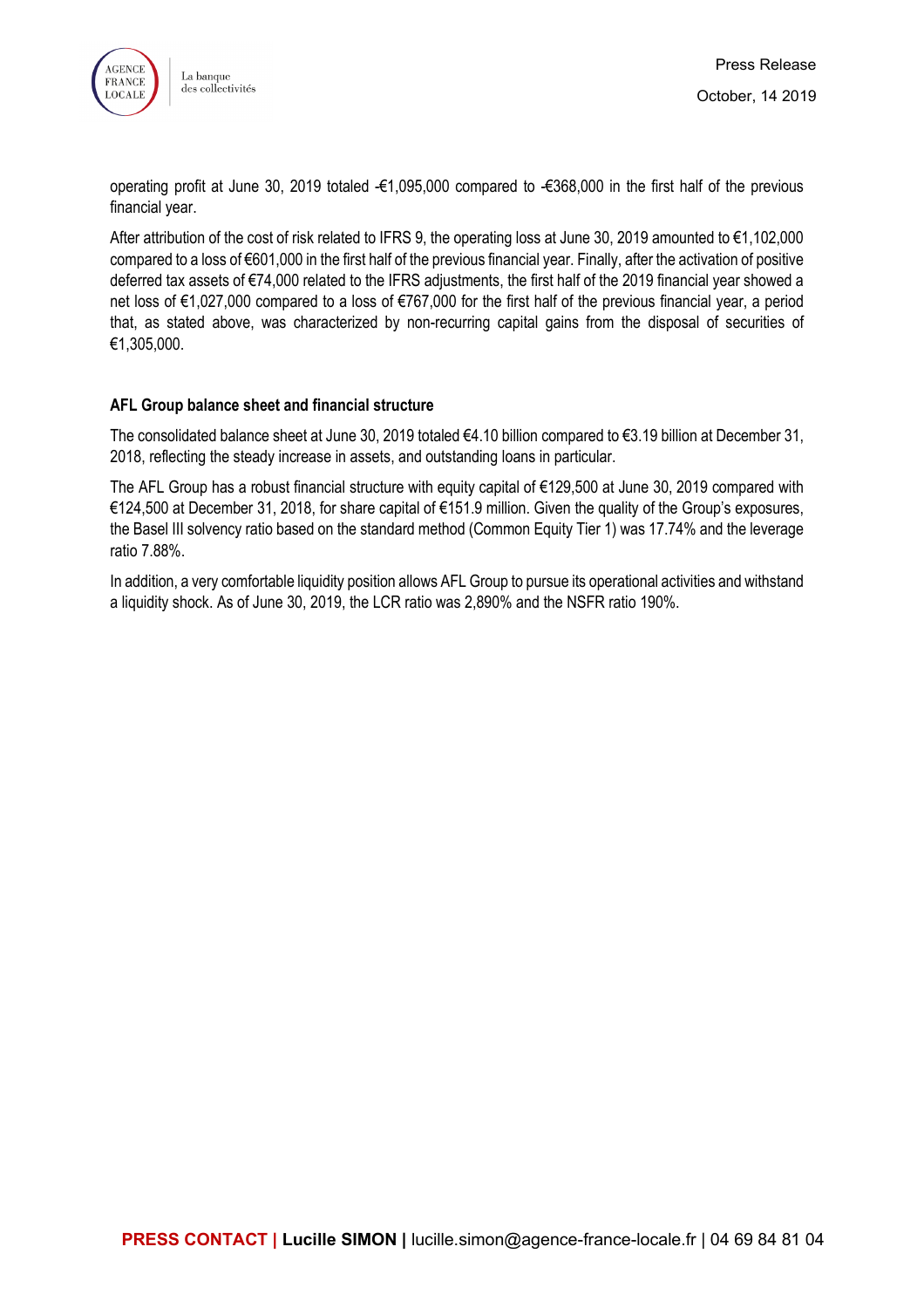

# **2019 consolidated income statement (€ thousands, consolidated IFRS)**

| (€ '000s)                                                                                     | 30/06/2019 | 30/06/2018 | 31/12/2018 |
|-----------------------------------------------------------------------------------------------|------------|------------|------------|
| Interest and similar income                                                                   | 37 030     | 28076      | 64 387     |
| Interest and similar expenses                                                                 | (32367)    | (24173)    | (56534)    |
| Fee & Commission Income                                                                       | 35         | 134        | 289        |
| Fee & Commission Expense                                                                      | (49)       | (60)       | (127)      |
| Net gains (losses) on financial instruments at fair value through profit or loss              | (2567)     | 1346       | 868        |
| Net gains or losses on financial instruments at fair value through other comprehensive income | 2874       | (26)       | 863        |
| Income on other activities                                                                    |            |            |            |
| Expenses on other activities                                                                  |            |            |            |
| <b>NET BANKING INCOME</b>                                                                     | 4956       | 5 2 9 7    | 9745       |
| Operating expenses                                                                            | (4871)     | (4689)     | (9054)     |
| Net depreciation, amortisation and impairments of tangible and intangible assets              | (1180)     | (975)      | (1995)     |
| <b>GROSS OPERATING INCOME</b>                                                                 | (1095)     | (368)      | (1304)     |
| Cost of risk                                                                                  | (7)        | (234)      | (191)      |
| <b>OPERATING INCOME</b>                                                                       | (1102)     | (601)      | (1495)     |
| Net gains and losses on other assets                                                          |            |            |            |
| <b>INCOME BEFORE TAX</b>                                                                      | (1102)     | (601)      | (1495)     |
| Income tax                                                                                    | 74         | (166)      | (209)      |
| <b>NET INCOME</b>                                                                             | (1027)     | (767)      | (1705)     |
| Non-controlling interests                                                                     |            |            |            |
| <b>INET INCOME GROUP SHARE</b>                                                                | (1027)     | (767)      | (1705)     |
| Basic earnings per share (in EUR)                                                             | (0,68)     | (0,53)     | (1, 17)    |
| Diluted earnings per share (in EUR)                                                           | (0,68)     | (0,53)     | (1, 17)    |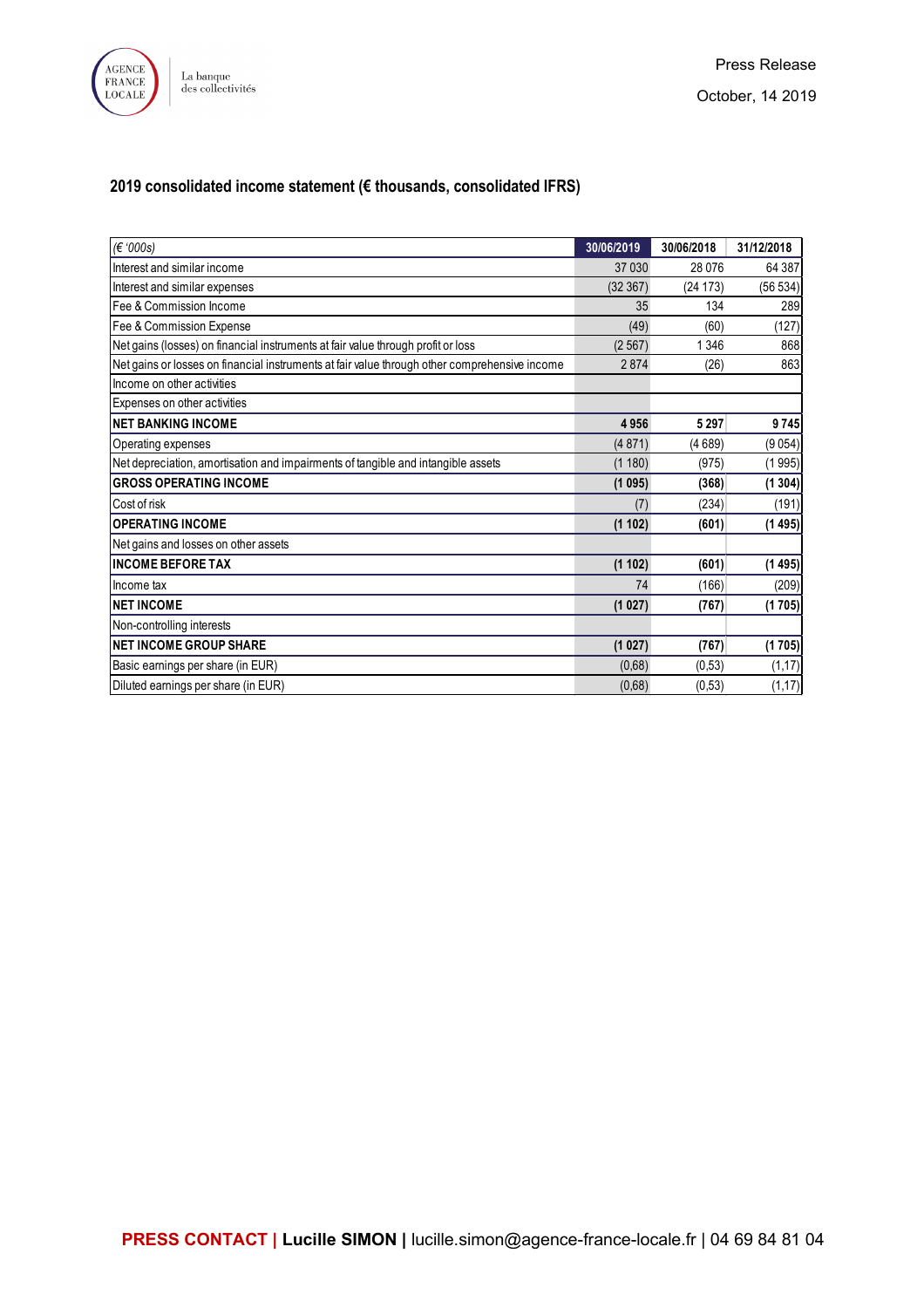

# **Balance sheet as at June 30, 2019 (€ thousands, consolidated IFRS)**

# **Assets as at June 30, 2019**

| $ \epsilon$ '000s)                                                                     | 30/06/2019 | 31/12/2018  |
|----------------------------------------------------------------------------------------|------------|-------------|
| Cash, central banks                                                                    | 413 476    | 121 650     |
| Financial assets at fair value through profit or loss                                  | 28 5 86    | 26 299      |
| Hedging derivative instruments                                                         | 118 321    | 44 661      |
| Financial assets at fair value through other comprehensive income                      | 661 649    | 502 487     |
| Securities at amortized cost                                                           | 153 364    | 179 501     |
| Loans and receivables due from credit institutions and similar items at amortized cost | 193 876    | 111 217     |
| ILoans and receivables due from customers at amortized cost                            | 2 502 043  | 2 2 2 9 1 1 |
| Reevaluation adjustment on interest rate risk-hedged portfolios                        | 15737      | 1873        |
| Current tax assets                                                                     | 42         | 43          |
| Deferred tax assets                                                                    | 5792       | 5691        |
| Accruals and other assets                                                              | 623        | 349         |
| Intangible assets                                                                      | 2789       | 3 2 9 0     |
| Property, plant and equipment                                                          | 3441       | 2514        |
| Goodwill                                                                               |            |             |
| <b>TOTAL ASSETS</b>                                                                    | 4 099 740  | 3 229 487   |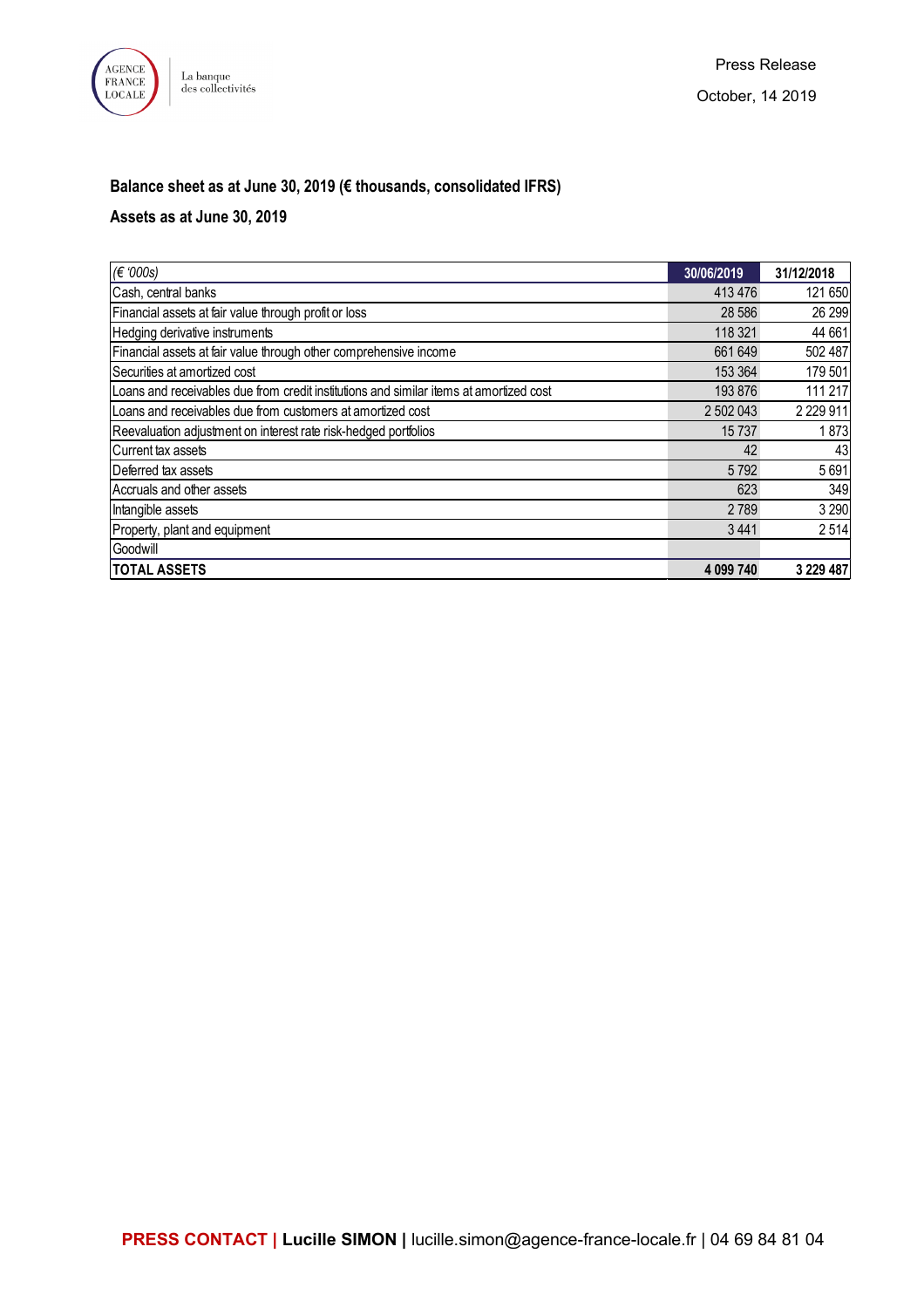

#### **Liabilities as at June 30, 2019**

| (€ '000s)                                                  | 30/06/2019 | 31/12/2018 |
|------------------------------------------------------------|------------|------------|
| Central banks                                              | 115        | 755        |
| Financial liabilities at fair value through profit or loss | 28 746     | 26747      |
| Hedging derivative instruments                             | 180 370    | 78 300     |
| Due to credit institutions                                 |            |            |
| <b>IDue to banks</b>                                       | 5          | 9          |
| <b>IDebt securities</b>                                    | 3756713    | 2 996 909  |
| Revaluation adjustment on interest rate hedged portfolios  |            |            |
| Current tax liabilities                                    |            |            |
| Deferred tax liabilities                                   |            |            |
| Accruals and other liabilities                             | 4 177      | 2 2 6 0    |
| <b>Provisions</b>                                          | 85         | 23         |
| <b>Equity</b>                                              | 129 528    | 124 485    |
| Equity, Group share                                        | 129 528    | 124 485    |
| Share capital and reserves                                 | 151 906    | 145 905    |
| Consolidated reserves                                      | (20 218)   | (18305)    |
| Reevaluation reserve                                       |            |            |
| Gains and losses recognised directly in equity             | (1 132)    | (1411)     |
| Profit (loss) for the period                               | (1027)     | (1705)     |
| <b>Non-controlling interests</b>                           |            |            |
| <b>TOTAL LIABILITIES</b>                                   | 4 099 740  | 3 229 487  |

*On this basis, the AFL Management Board approved the AFL half-yearly financial statements on September 4, 2019. The AFL Supervisory Board met on September 19, 2019 under the chairmanship of Richard Brumm and favorably reviewed the AFL half-yearly financial statements. The Statutory Auditors conducted a limited review of those statements.*

*The AFL-ST (Société Territoriale) Board of Directors met on September 20, 2019 under the chairmanship of Jacques Pélissard and approved the Group's half-yearly consolidated financial statements. The Statutory Auditors conducted a limited review of those statements.*

*This press release may contain certain forward-looking statements. While the Company believes that these statements are based upon reasonable assumptions as of the date of this press release, they are inherently subject to risks and uncertainties that could cause actual results to differ from those shown or implied by such statements.*

AFL Group's financial information for the first half of 2019 consists of this press release, as supplemented by the financial report available on the website [www.agence-france-locale.fr](http://www.agence-france-locale.fr/)